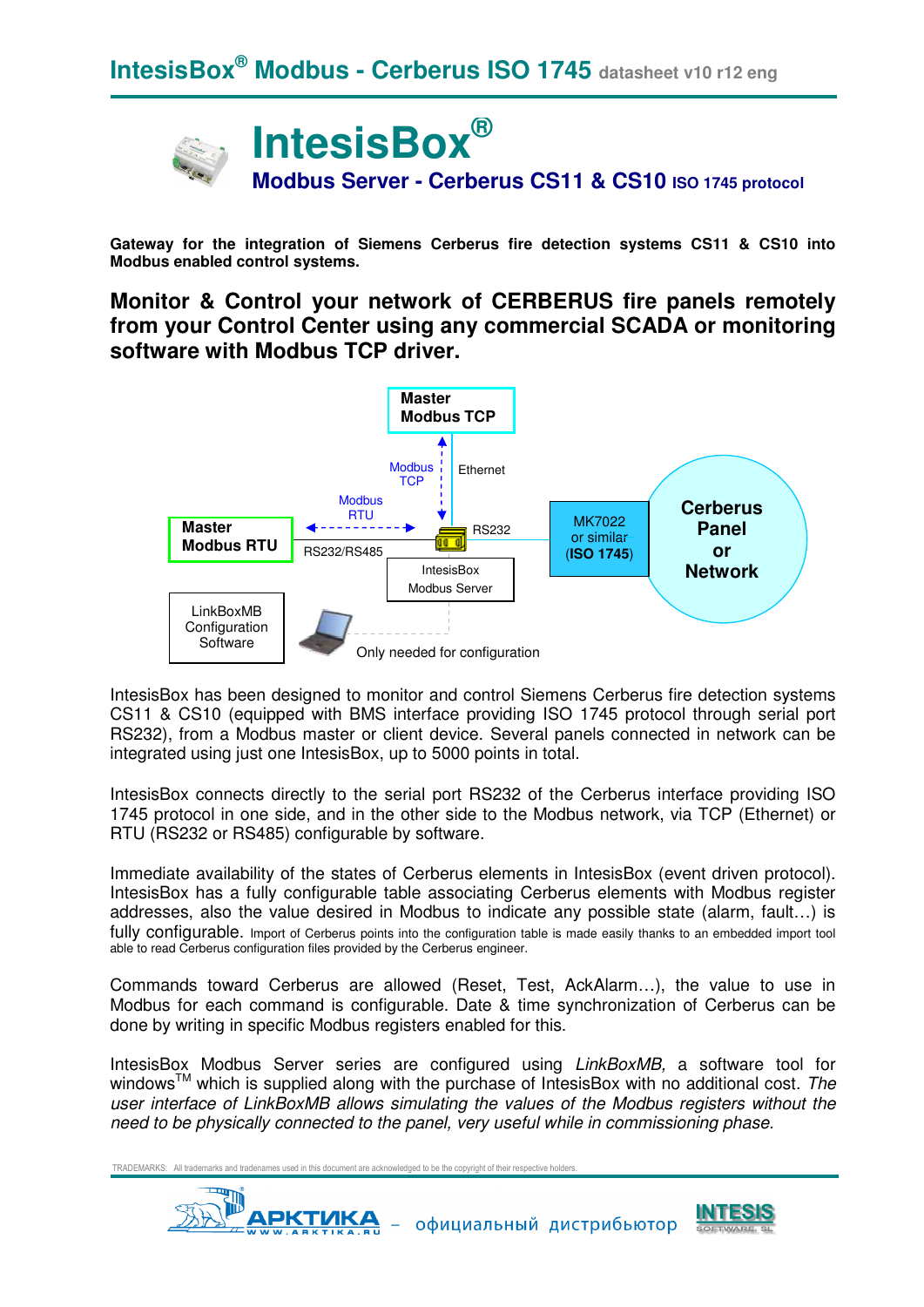## **IntesisBox capacity**

| Element          | $Max.*$  | <b>Notes</b>                                                                                                                                                                                                             |
|------------------|----------|--------------------------------------------------------------------------------------------------------------------------------------------------------------------------------------------------------------------------|
| Number of Panels | No limit | IntesisBox has no limit in terms of maximum number of<br>Cerberus Panels in network supported, in fact no panels<br>are defined into IntesisBox, just Elements or Points<br>(existing in any Cerberus Panel in network). |
| Number of Points | 5000     | Number of Cerberus elements or points that can be<br>defined in IntesisBox.                                                                                                                                              |

Ref.: IBOX-MBS-CERBERUS



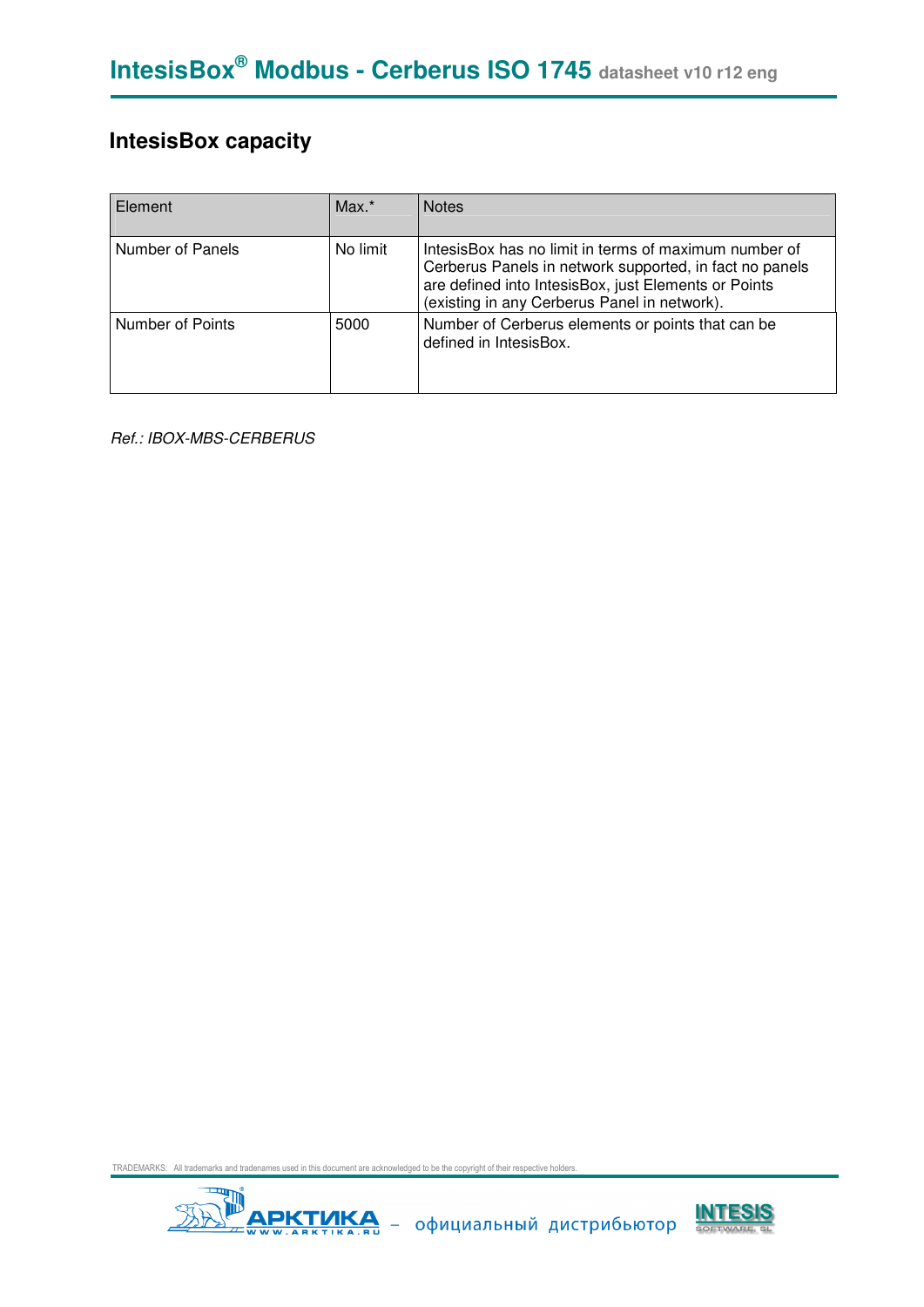## **Sample applications**

#### **Integration of any Cerberus fire panel device into Modbus control systems.**





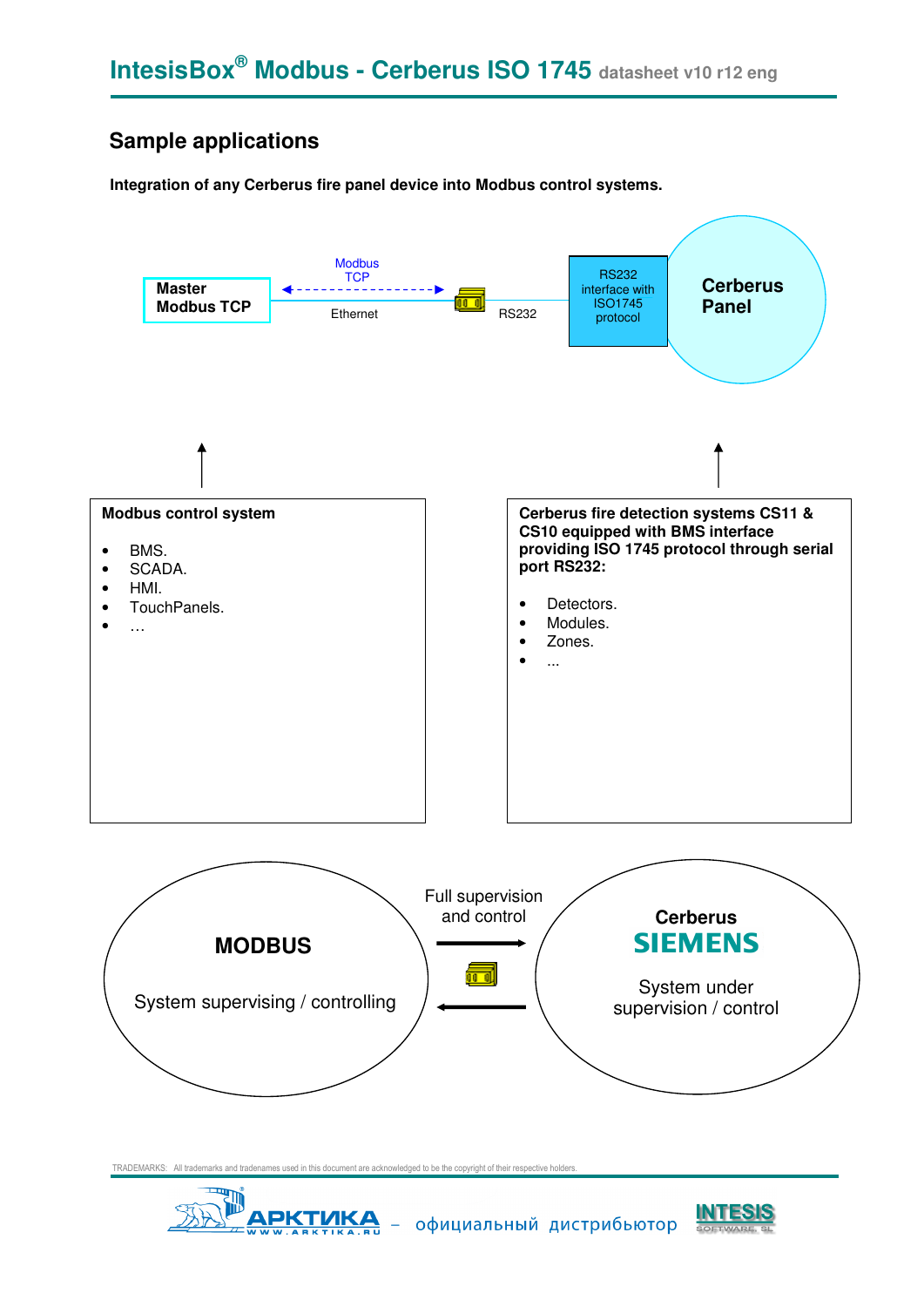## **Typical application**

**Monitor & Control of a network of CERBERUS fire panels remotely from a Control Center using any commercial SCADA or monitoring software with Modbus TCP driver.** 





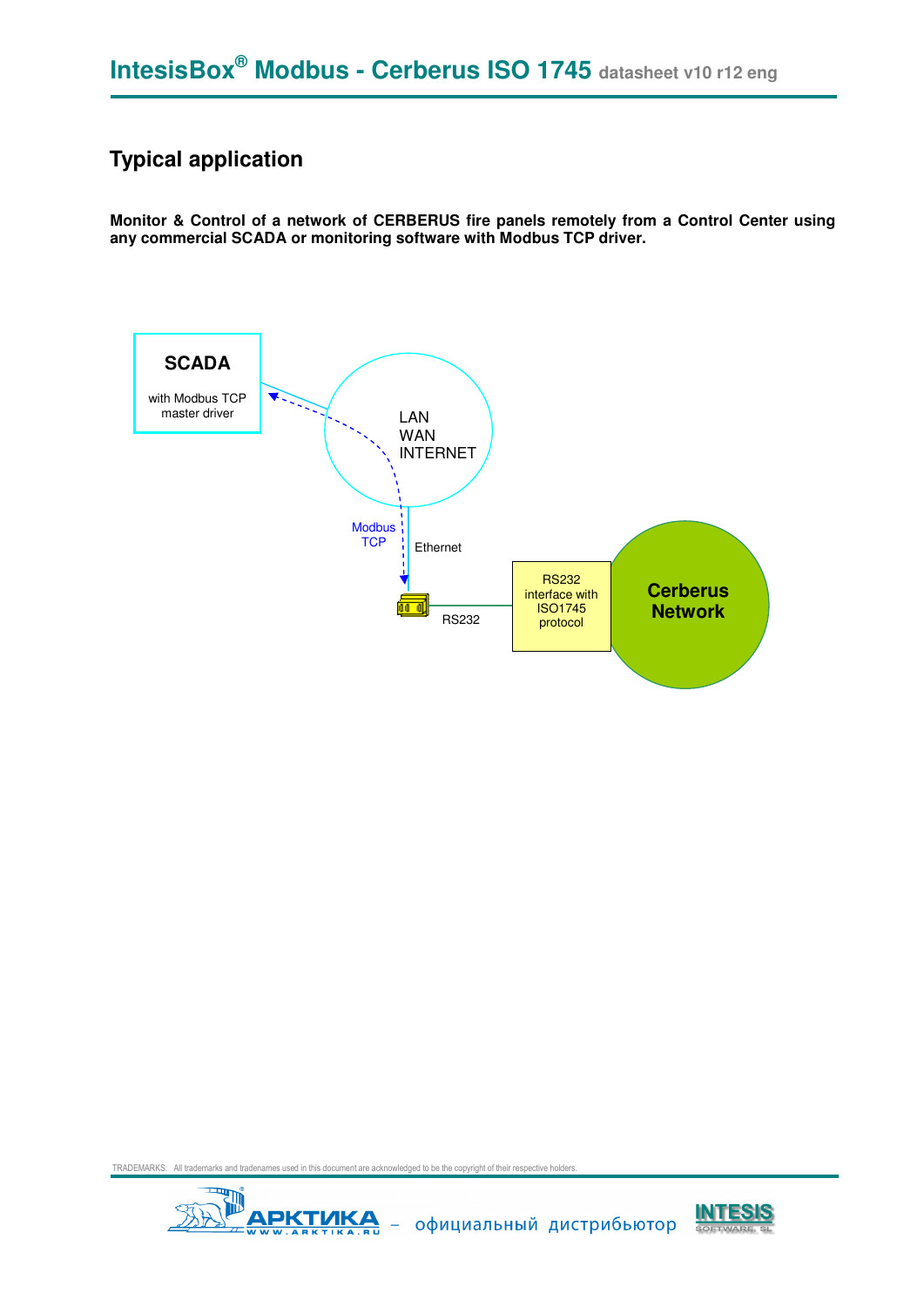## **Cerberus interface of IntesisBox**

| General         |                                                                  |
|-----------------|------------------------------------------------------------------|
| Max. points     | 5000                                                             |
| Virtual signals | Communication error with Cerberus system. Available from Modbus. |

| <b>Cerberus interface</b>             |                                                                                                                                                                                                                                                                                                                                                                                                                                                                    |
|---------------------------------------|--------------------------------------------------------------------------------------------------------------------------------------------------------------------------------------------------------------------------------------------------------------------------------------------------------------------------------------------------------------------------------------------------------------------------------------------------------------------|
| <b>Type</b>                           | Partner system connected to MK7022 Communication unit (RS232) as defined by<br>Siemens Cerberus. Compliant with Cerberus MK7022 Communication unit interface (SW Version<br>10).<br>In general compatible with any Cerberus system equipped with BMS interface<br>providing ISO 1745 protocol through serial port RS232.                                                                                                                                           |
| Configuration<br>parameters           | Baud rate.<br>Data bits.<br>Parity.<br>Timeout for communication error signal activation.<br>Every possible status (Normal, Alarm, Fault) of a device (detector, panel)<br>in the Cerberus system can be freely associated to a numerical value.<br><b>Allows</b><br>This numerical value will be the point's value read from Modbus when the associated Cerberus<br>device is in this status. All the points are of type analog from the point of view of Modbus. |
| Interactivity with<br>Cerberus system | Allows monitoring and command of CS11 and CS10 fire detection systems.<br>Read and Write (send of commands towards the panels) is allowed.                                                                                                                                                                                                                                                                                                                         |



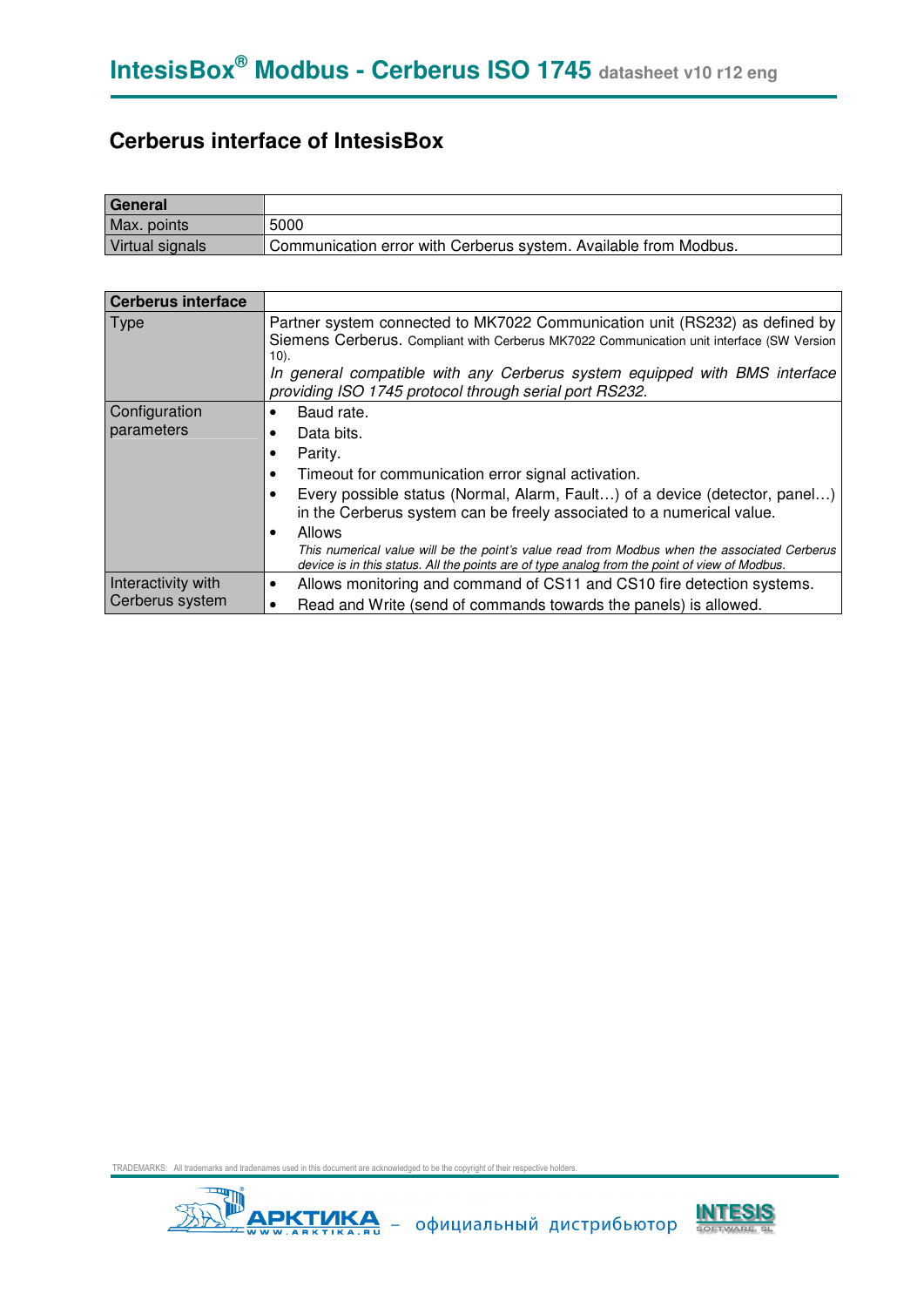#### **Modbus interface of IntesisBox**

| <b>Modbus interface</b>                          |                                                              |
|--------------------------------------------------|--------------------------------------------------------------|
| Device type                                      | Slave.                                                       |
| Modbus modes<br>supported                        | TCP, RTU RS232 or RS485.                                     |
| Modbus TCP<br>configuration<br>parameters        | IP address.<br>Subnet mask.<br>Default gateway.<br>TCP port. |
| <b>Modbus RTU</b><br>configuration<br>parameters | RS232/RS485.<br>Baud rate.<br>٠<br>Slave number.             |

| <b>Points</b>                                  |                                                                                                                                                                                                                                                                                                                                                                                                                                                                                                                                                                                   |
|------------------------------------------------|-----------------------------------------------------------------------------------------------------------------------------------------------------------------------------------------------------------------------------------------------------------------------------------------------------------------------------------------------------------------------------------------------------------------------------------------------------------------------------------------------------------------------------------------------------------------------------------|
| <b>Parameters</b><br>configurable per<br>point | Generic fields.<br>Point description. Useful to identify the point's location into the building.<br>Active (Yes/No). Useful to deactivate points maintaining the configuration for<br>later use.<br>Cerberus related fields.<br>Structure CSX (Area/Section/Zone/Element/IBD/CBD).<br>Sector.<br>DMS.<br>ADF <sub>12</sub><br>This information must be supplied by the engineer that has set up the Cerberus system.<br>Modbus related fields.<br>Point address (15000).<br>This information, along with the description of points, must be supplied to the engineer in charge of |
| Modbus data types                              | setting up the integration into the Modbus system.<br>All the points are of data type UNSIGNED INT in the Modbus interface.                                                                                                                                                                                                                                                                                                                                                                                                                                                       |
|                                                |                                                                                                                                                                                                                                                                                                                                                                                                                                                                                                                                                                                   |



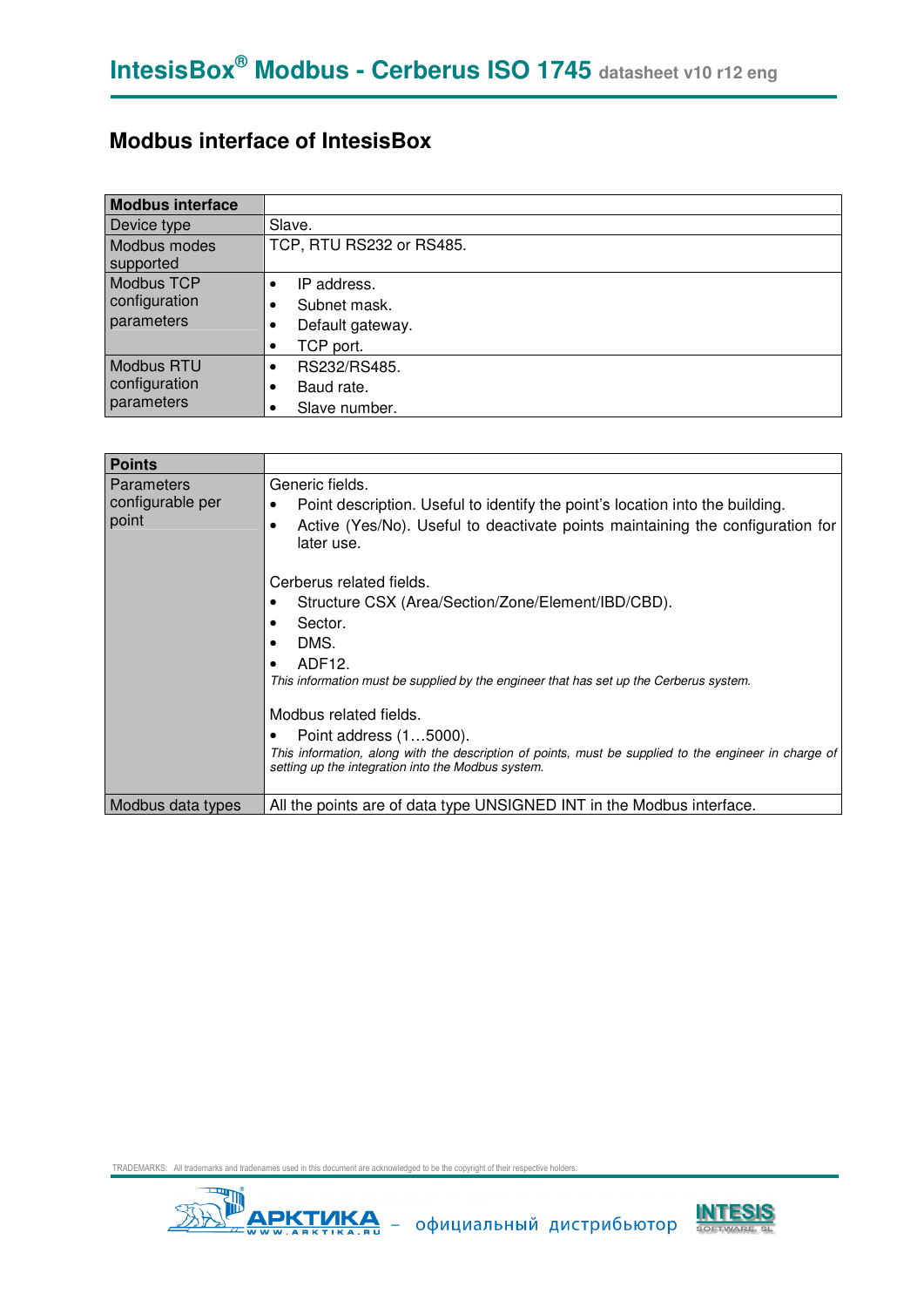## **Configuration tool**

| <b>LinkBoxMB</b> | Visual engineering tool, easy of use, for gateway's configuration and<br>$\bullet$<br>supervision compatible with Microsoft Windows operating systems, supplied<br>with the gateway free of charge.<br>Multi-window tool allowing to supervise simultaneously the communication<br>$\bullet$<br>activity with both protocols (systems), real time values for all the signals<br>allowing to modify any value (very useful for test purposes), console window<br>showing debug and working status messages, and configuration windows to<br>configure all the gateway's parameters and signals.<br>Signals configuration in plain text files (tab separated) for easy and quick<br>configuration using Microsoft Excel (very useful in projects with a lot of points).<br>Allows configuring the gateway's parameters and signals while in off-line (not<br>connected to the gateway).<br>Connection to the gateway for download the configuration and supervision by<br>using serial COM port of the PC (serial cable supplied with the gateway).<br>Allows configuring all the external protocols available for IntesisBox <sup>®</sup> Modbus<br>series.<br>Upgrades for this software tool available free of charge whenever a new<br>protocol is added to the IntesisBox® Modbus series.<br>Multi-project tool allowing having in the engineer's PC the configuration for all<br>the sites with different IntesisBox <sup>®</sup> Modbus series gateways.<br>Multi-language tool, all the language-dependent strings are in a plain text file<br>$\bullet$<br>(tab separated) for easy modification or addition of new languages.<br>A list of system commands is available to send to the gateway for debugging<br>and adjust purposes (Reset, Date/time consultation/adjust, Firmware version |
|------------------|-----------------------------------------------------------------------------------------------------------------------------------------------------------------------------------------------------------------------------------------------------------------------------------------------------------------------------------------------------------------------------------------------------------------------------------------------------------------------------------------------------------------------------------------------------------------------------------------------------------------------------------------------------------------------------------------------------------------------------------------------------------------------------------------------------------------------------------------------------------------------------------------------------------------------------------------------------------------------------------------------------------------------------------------------------------------------------------------------------------------------------------------------------------------------------------------------------------------------------------------------------------------------------------------------------------------------------------------------------------------------------------------------------------------------------------------------------------------------------------------------------------------------------------------------------------------------------------------------------------------------------------------------------------------------------------------------------------------------------------------------------------------------------------------------------|
|                  | request).                                                                                                                                                                                                                                                                                                                                                                                                                                                                                                                                                                                                                                                                                                                                                                                                                                                                                                                                                                                                                                                                                                                                                                                                                                                                                                                                                                                                                                                                                                                                                                                                                                                                                                                                                                                           |



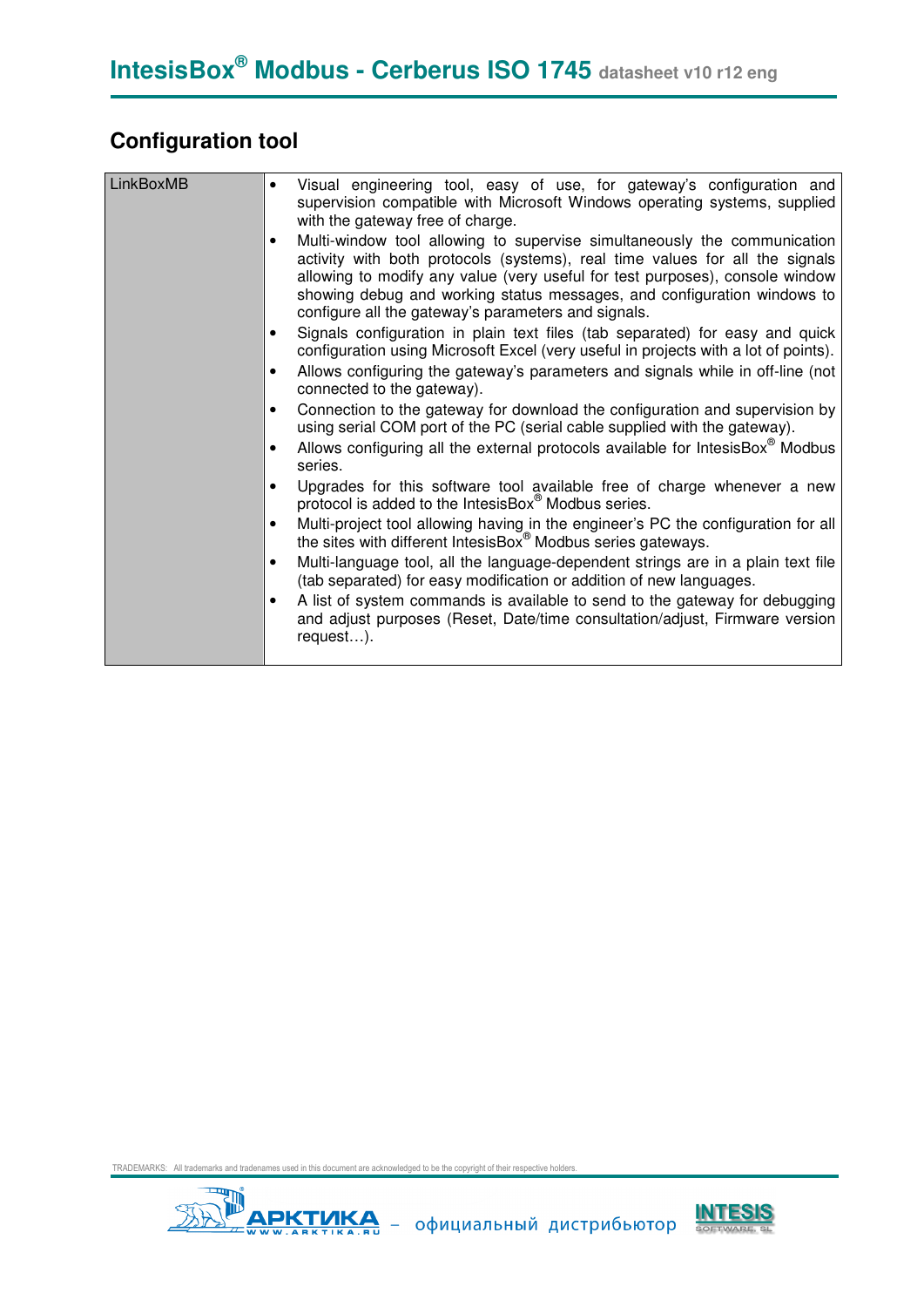#### **Mechanical & Electrical characteristics**



| Enclosure                   | Plastic, type PC (UL 94 V-0). Dimensions: 107mm x 105mm x 58mm. |
|-----------------------------|-----------------------------------------------------------------|
| Color                       | Light Grey. RAL 7035.                                           |
| Power                       | 9 to 30Vdc +/-10% 1.4W.                                         |
|                             | 24Vac +/-10% 1.4VA.                                             |
|                             | Plug-in terminal bloc for power connection (2 poles).           |
| Mounting                    | Surface.                                                        |
|                             | Wall.                                                           |
|                             | DIN rail EN60715 TH35.                                          |
| Modbus TCP port             | 1 x Ethernet 10BT RJ45.                                         |
| Modbus RTU ports            | 1 x RS232. DB9 male connector (DTE).                            |
|                             | 1 x RS485. Plug-in terminal bloc (2 poles).                     |
| Cerberus port               | 1 x RS232. DB9 male connector (DTE).                            |
| <b>LED</b> indicators       | 1 x Power.                                                      |
|                             | 2 x Cerberus port activity (Tx, Rx).                            |
|                             | 2 x Modbus RTU port activity (Tx, Rx).                          |
|                             | 2 x Ethernet port link and activity (LNK, ACT).                 |
| Console port                | RS232. DB9 female connector (DCE).                              |
| Configuration               | Via console port. <sup>1</sup>                                  |
| Firmware                    | Allows upgrades via console port.                               |
| Operational                 | -40 °C to +70 °C                                                |
| temperature                 |                                                                 |
| <b>Operational humidity</b> | 5% to 95%, non condensing                                       |
| Protection                  | IP20 (IEC60529).                                                |
| RoHS conformity             | Compliant with RoHS directive (2002/95/CE).                     |
| Certifications              | <b>CE</b>                                                       |

Standard cable DB9male-DB9female 1,8 meters long is supplied with the device for connection to a PC COM port for<br>configuring and monitoring the device. The configuration software, compatible with Windows® operating systems supplied.

TRADEMARKS: All trademarks and tradenames used in this document are acknowledged to be the copyright of the



1